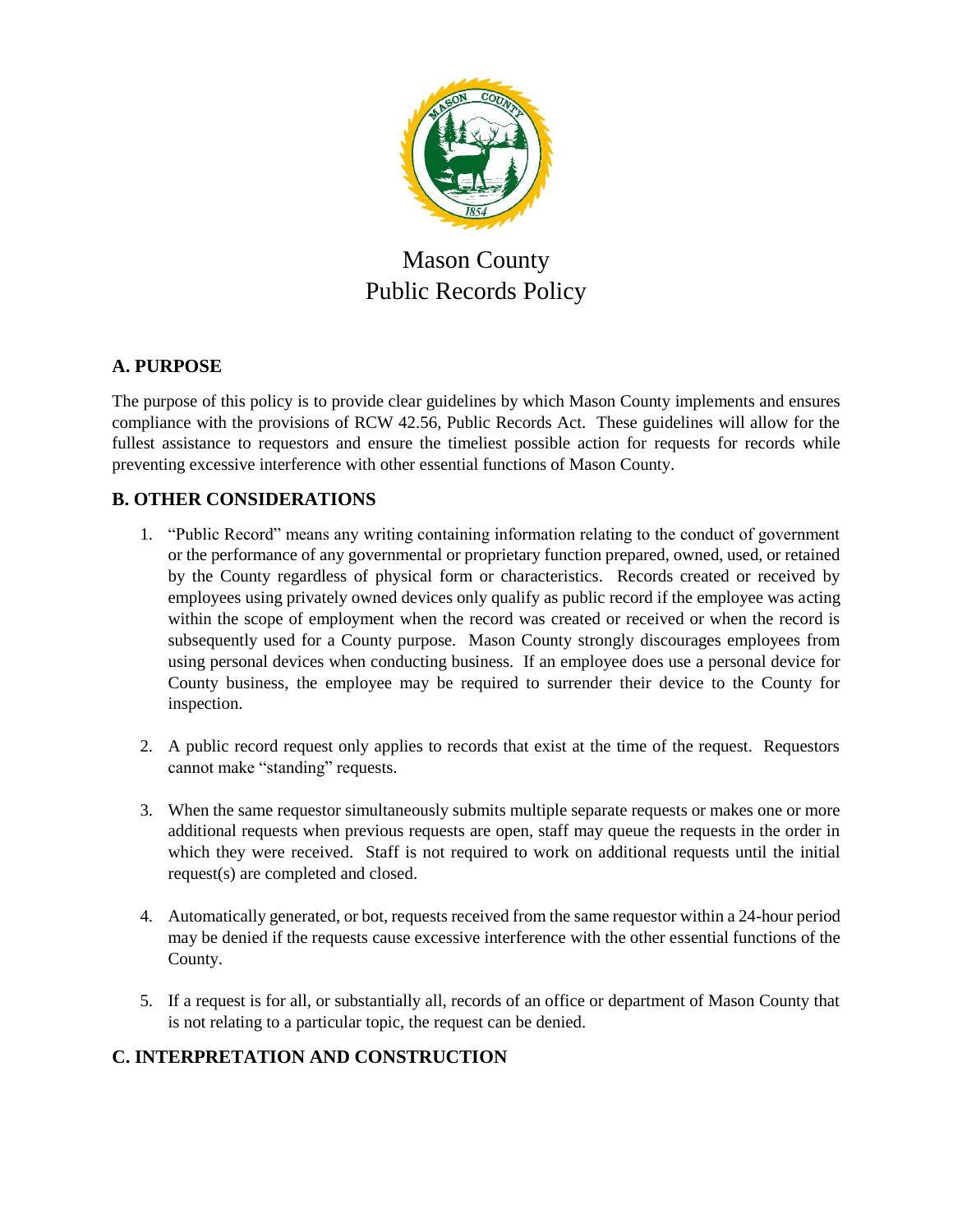The provisions of this policy shall be liberally interpreted and construed to promote full access to the County's public records in order to assure continuing public confidence in government; provided, that when making public records available, the County shall prevent unreasonable invasions of privacy, protect public records from damage, loss, disorganization, and prevent excessive interference with essential government functions.

## **D. PUBLIC RECORDS AVAILABLE**

Public records are available for public inspection and copying pursuant to this policy except as otherwise provided by law. Public records shall be available for inspection and copying during regular business hours. The Public Records Officer may ask the requestor to make an appointment to inspect the records.

Some records are available on the Mason County website at: [https://www.masoncountywa.gov/.](https://www.masoncountywa.gov/) Requestors are encouraged to view the documents on the website prior to submitting a request. Frequently asked questions can be found on the Public Records Center website.

### **E. DESIGNATING A PUBLIC RECORDS OFFICER**

The Public Records Officer shall serve as the point of contact for members of the public who request the disclosure of public records.

- 1. Each of the County's elected officials shall appoint a Public Records Officer who shall be responsible for the implementation and compliance with this policy and the Public Records Act. If a Public Records Officer is not appointed, the Public Records Officer shall be the Elected Official. The departmental Public Records Officer will be available for assistance to the public and may delegate any of their responsibilities to department staff but will ultimately remain responsible for overseeing compliance with the Public Records Act and Public Records Policy.
- 2. An alternate Public Records Officer shall be designated by each appointing authority to act when the designated Public Records Officer is not available due to vacation, sick leave, or is otherwise unavailable to act.
- 3. Unless otherwise designated by the Board of County Commissioners:
	- a. The Clerk of the Board of County Commissioners shall be the Public Records Officer for the Board of County Commissioners and for Mason County.
	- b. The Public Records Officer for the departments reporting to the Board of County Commissioners shall be the department head.
	- c. The Public Records Officer for every volunteer board appointed by and reporting to the Board of County Commissioners shall be the Clerk of the Board.
- 4. The departmental Public Records Officer shall:
	- a. Complete all training course requirements for the Public Records Act and for records retention no later than ninety (90) days after assuming responsibilities as a Public Records Officer pursuant to RCW 42.56.150 and 42.56.152;
	- b. Complete refresher training at intervals of no more than four (4) years as long as they maintain the Public Records Officer designation;
	- c. Be responsible for creating and implementing department processes regarding disclosure of public records;
	- d. Serve as the principal contact point with any requestor who has made a records request;
	- e. Track and log departmental time spent responding to public records requests using GovQA;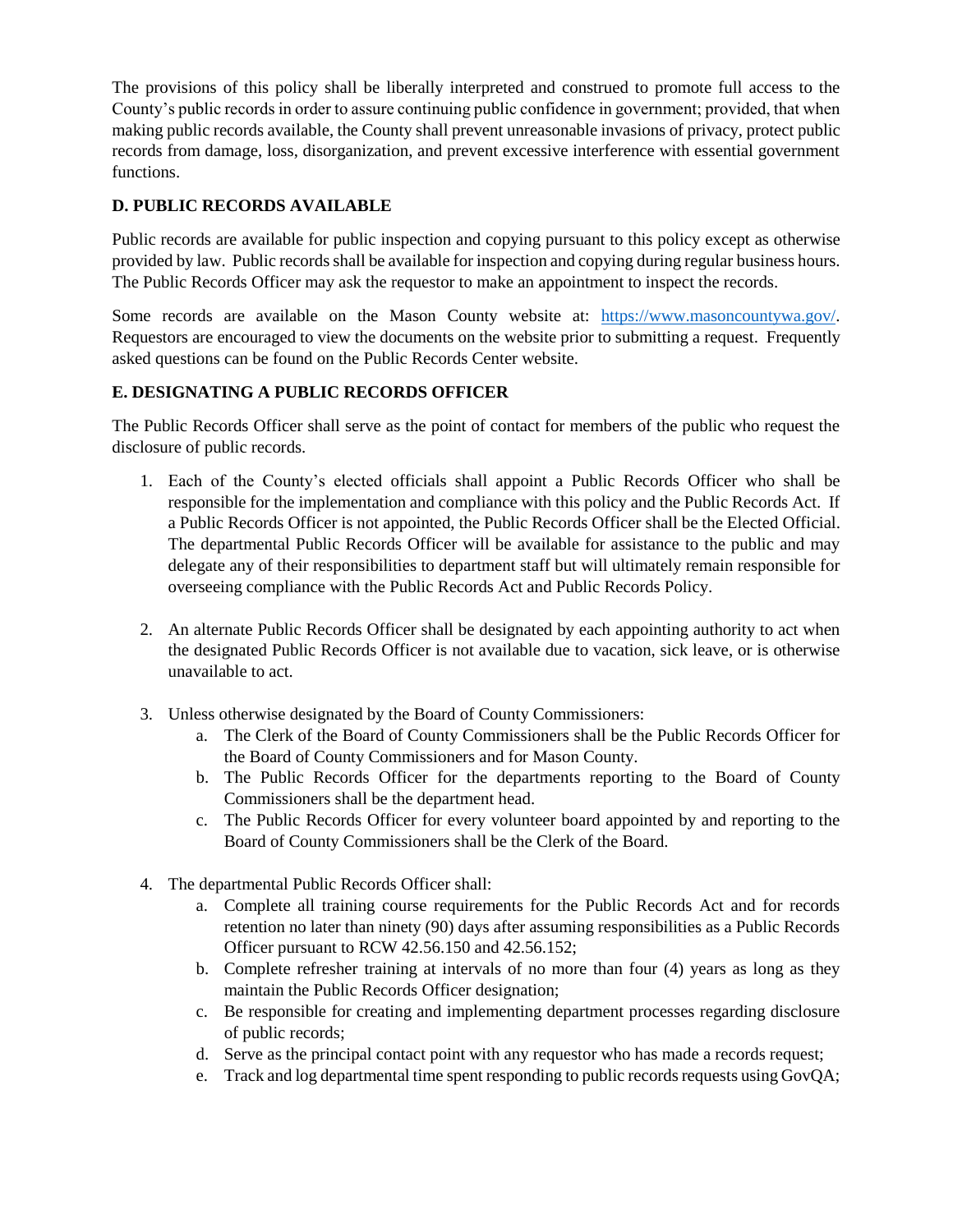f. Assist in gathering data and information required for reporting requirements under RCW 42.56; and

Mason County encourages all employees to obtain and continue public records training.

- 5. Each Public Records Officer shall maintain a record of all public record requests made to their office using the GovQA Public Records software and include:
	- a. The requesting party's contact information including name, address, telephone number, and email address if provided;
	- b. Record(s) requested;
	- c. Date the request was received;
	- d. Date of the five-day response letter;
	- e. If a time extension was given;
	- f. If clarification was sought;
	- g. If responsive records were provided;
	- h. If the responsive records were provided in an installment basis;
	- i. If physical records were provided and/or scanned in;
	- j. An estimated completion date;
	- k. An actual completion date;
	- l. Type of requestor (individual, business, law firm, etc.);
	- m. Description of records redacted or withheld and the reason and RCW for redaction or withholding;
	- n. Fees charged; and
	- o. Time spent locating and/or redacting responsive records.
- 6. A list of the County's Public Records Officers and their contact information shall be made available to the public, without cost, and shall be posted on the County's website. A copy of this policy and Public Record Request forms shall also be made available to the public, without cost, and shall be posted on the County's website. The individuals serving as the Public Records Officer is subject to change. Information for the individual(s) serving as the Public Records Officer shall be communicated to the Clerk of the Board who will ensure that the most accurate information is reflected on the County website and in the Public Records Center.

### **F. PUBLIC RECORDS REQUESTS – HOW MADE**

Requests to inspect or copy a public record must be made to the Public Records Officer. Public records may be inspected and/or copies may be obtained under the following procedures.

- 1. Public record requests should be made via the Public Records Portal or in writing and should include the following information:
	- a. The requestor's name, mailing address, email address, and telephone number;
	- b. The date of the request;
	- c. If in writing, a clear indication that the document is a "Public Records Request";
	- d. Whether responsive records are to be sent via the Public Records Portal, email, physical mail, or inspected in person;
	- e. A clear description of the public records requested for inspection and/or copying; and
	- f. If the request is for a list of individuals, a Declaration of Non-Commercial Purpose Form, incorporated herein as "Exhibit A", must be signed and submitted to the County stating that the list will not be used for any commercial purposes or that the requestor is authorized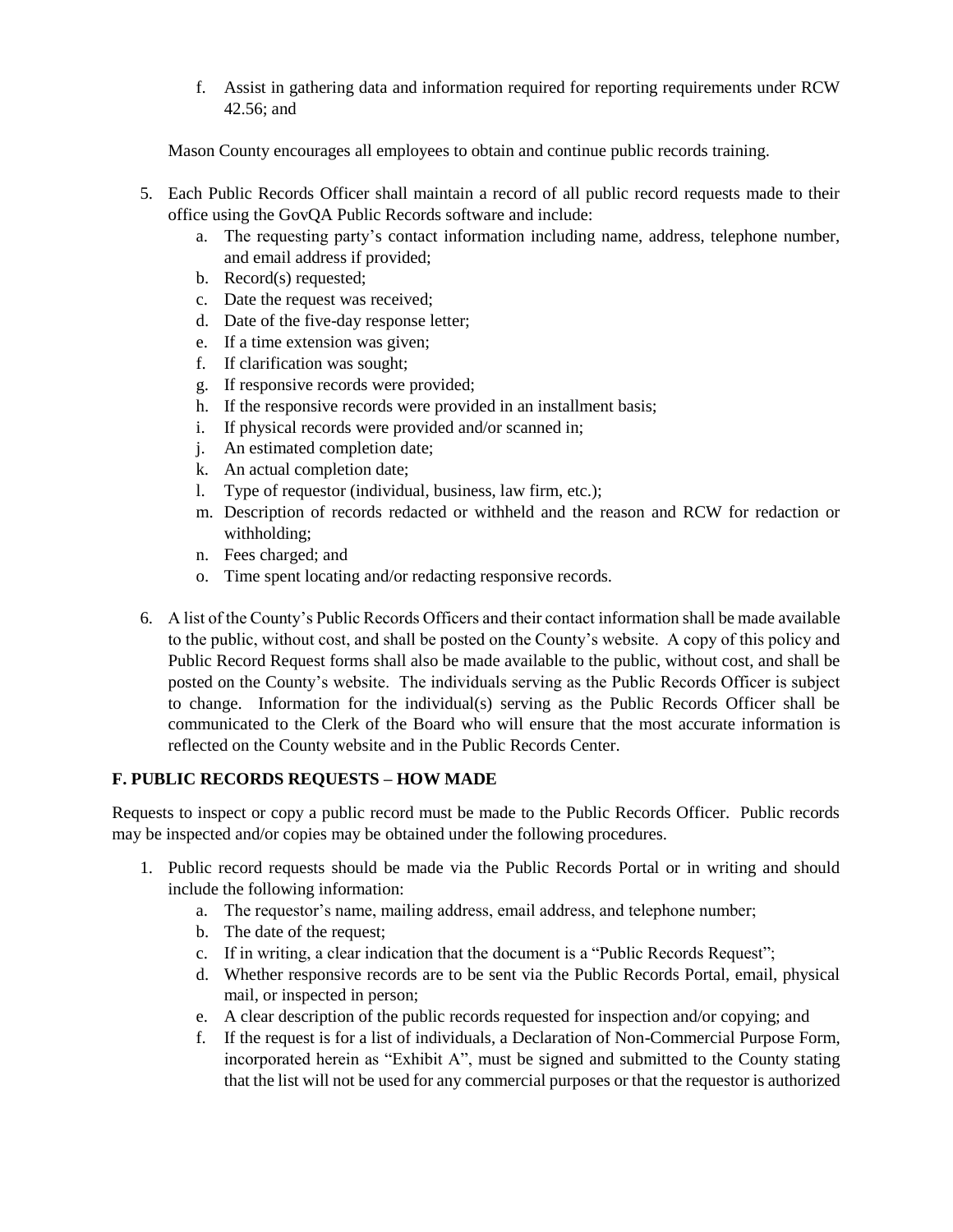or directed by law to obtain the list of individuals for commercial purposes with a specific reference to such law.

- 2. The County does not accept public record requests via social media as social media sites are not monitored.
- 3. The Public Records Officer shall document all verbal requests for public records. The Public Records Officer will make their best effort to capture what the requestor intended to request and will verify with the requestor what documents are being requested. The Public Records Officer's documentation will prevail against any claim made by the requestor that the documented request was inaccurate or incomplete. A person making an oral request for public records must provide the information listed in the subsection above. The Public Records Officer shall seek a written request if the response may include any of the following:
	- a. A list of individuals;
	- b. Requests not identifying a specific public record;
	- c. Subjects of current, threatened, or potential litigation;
	- d. More than 100 pages of records; or
	- e. Public records or information exempt from disclosure.
- 4. It is the requestors obligation to provide Mason County with fair notice that a public records request has been made. When a requestor does not use the Public Records Portal or an official Public Records Request form, or makes a request to an employee who is not a Public Records Officer, or includes a request as part of other documents provided to the County for reasons other than making a public records request, the requestor may not be providing fair notice.
- 5. Record requests are deemed received by the County during normal business hours only. Requests sent on a weekend, holiday, or outside of business hours shall be considered received at 8:00 a.m. the next business day.

### **G. RESPONSE TO PUBLIC RECORD REQUESTS**

- 1. The Public Records Officer shall, to the extent practicable, assist requestors in identifying the public records sought.
- 2. There is no obligation to allow inspection or provide a copy of a public record on demand.
- 3. Within five (5) business days after receiving a public record requests, excluding weekends and holidays, the Public Records Officer shall respond to the request in writing. The Public Records Officer shall provide one or more of the following responses:
	- a. The request for inspection of public records is approved and whether an appointment for inspection needs to be scheduled by the requestor;
	- b. The request for copies of public records is approved and the copies of all requested records are enclosed with the responsive or a link to the responsive documents is given;
	- c. The request has been received by the Public Records Officer and additional time is needed to respond to the request and stating a reasonable estimate of time required to respond. In addition, a revised reasonable time estimate may be needed based on:
		- i. Unexpected or unforeseen delays encountered during the processing of the request;
		- ii. Additional requests submitted by the same requestor while the initial request is in process;
		- iii. Change in staffing, resources, general workload, schedule; and/or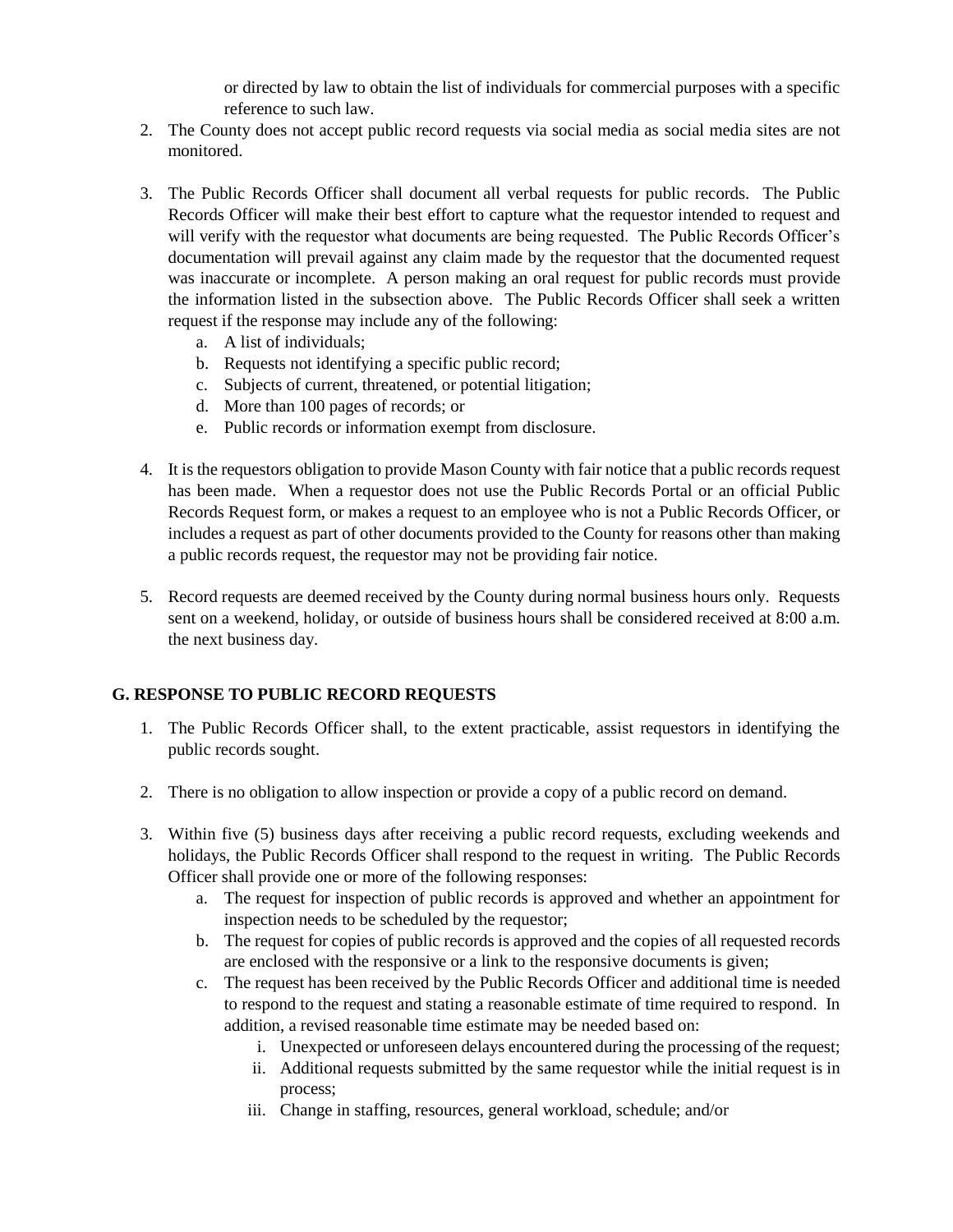- iv. Other changed circumstances or other considerations ascertained during processing.
- d. The request has been received by the Public Records Officer and the records shall be provided on a partial or installment basis as the records are identified, located, assembled, and/or made ready for inspection or copying;
- e. The request is denied, in whole or in part, whether by withholding a requested record or redacting a requested record stating the specific exemption(s) prohibiting disclosure and a brief explanation of how the exemption applies to each withheld and redacted record;
- f. The requesting party is asked to provide a down payment equal to 10% of the estimated cost of providing the records sought; or
- g. The request has no responsive records.
- 4. When a request is for a large volume of records, the Public Records Officer may elect to provide the records on an installment basis. If the requestor fails to arrange for the review of the first installment within thirty (30) days of receiving a response from the Public Records Officer, the Public Records Officer may deem the request abandoned and stop fulfilling the remainder of the request. The Public Records Officer shall inform the requestor in writing that the public record request is closed.
- 5. If, after responding to the request, additional records are found, the Public Records Officer shall notify the requestor of the finding within two (2) business days of the finding.
- 6. Additional time to respond to a request may be based upon the County's need to:
	- a. Clarify the intent of the request;
	- b. Identify, locate, assemble, and/or make the records ready for inspection or disclosure;
	- c. Notify employees or third parties affected by the request pursuant to RCW 42.56.540; or
	- d. Determine whether any of the records or information requested is exempt from disclosure and whether a denial or redaction should be made to all or part of the request.
- 7. If a requestor fails to clarify a request within thirty (30) business days of receiving a response from the Public Records Officer seeking clarification, the Public Records Officer shall respond to the portion(s) of the request that are not in question. If the entire request is unclear and no response is received within thirty (30) business days, the Public Records Officer need not respond further to the request and will inform the requestor in writing that the public record request is closed.
- 8. If the Public Records Officer does not respond in writing within five (5) business days after receipt of a request for public records, the requestor should contact the Public Records Officer to determine the reason for failure to respond. The requestor is entitled to seek review by the Elected Official/Department Head or Prosecuting Attorney/Prosecuting Attorney's designee.
- 9. If the Public Records Officer provides an estimate of time required to respond to the request and the requestor believes the amount of time stated is not reasonable, the requestor may request that the Elected Official/Department Head or Prosecuting Attorney/Prosecuting Attorney's designee review the estimate of time.
- 10. When a request for public records is received that concerns a subject known to involve litigation that is pending, threatened, or anticipated, the Public Records Officer shall promptly notify the Prosecuting Attorney of the request.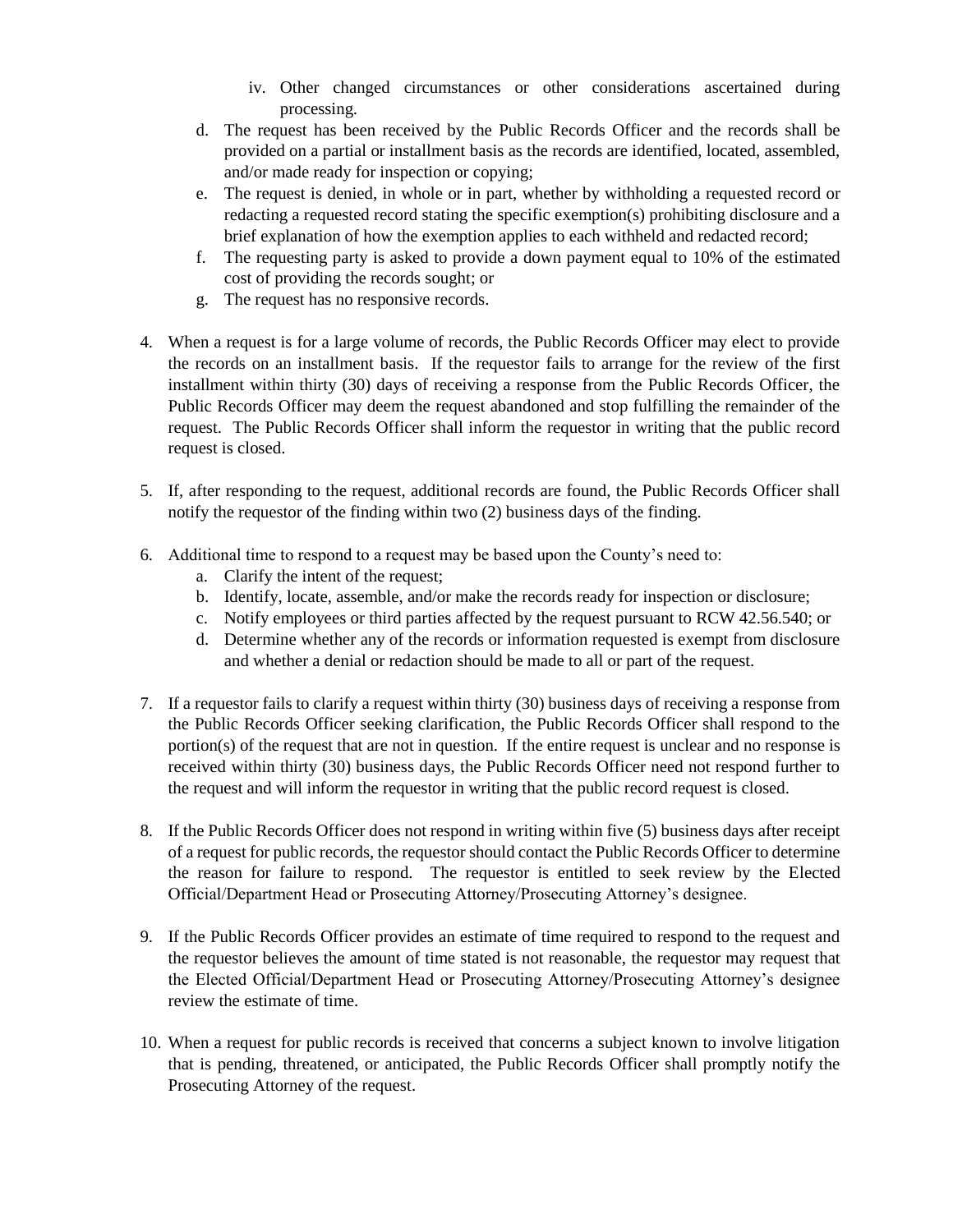- 11. Staff shall not be obligated to create electronic or other records, or to convert electronic records into a format or medium in which the records are not already maintained. When asked by a requestor to convert an electronic record into a different format, staff is encouraged to do so if reasonable and technologically feasible, provided such conversion is not unduly burdensome and does not interfere with other essential job functions. Requestors may request paper copies of electronic records, subject to applicable copying charges.
- 12. Responses to public record requests, including responses by email, are subject to the provisions of the Public Records Act and the retention requirements of the Office of the Secretary of State and shall be maintained accordingly.

## **H. NOTIFICATION**

- 1. Per RCW 42.56.540, the Public Records Officer may send a third-party notice to specific individuals to notify them that their name appears in or is the subject of a responsive record. These individuals may seek a court order, injunction, to prevent or limit the disclosure of the record(s).
- 2. Individuals will have no less than seven (7) business days to notify the Public Records Officer of their intent to seek injunction.
- 3. Notification will include:
	- a. Cover letter;
	- b. Copy of the original request;
	- c. Copy of the applicable statute;
	- d. All responsive records applicable to the addressee of the notification in the format in which they will be released to the requestor.
- 4. All records regarding an ongoing investigation are exempt from public disclosure while the investigation is ongoing. Complainants, other accusers, and witnesses must be informed that their identities will be redacted from investigation records (including the investigation report) unless they consent to disclosure.

### **I. EXEMPTIONS**

- 1. When denying or redacting a public record, the Public Records Officer shall provide the requestor with an index showing the title of the record, the author, recipient, date, number of pages, exemption authority, and a brief explanation for withholding.
- 2. If a request concerns any of the following topics, the Public Records Officer should closely examine the applicable statutes that may prohibit or restrict access and shall consult with the Prosecuting Attorney prior to responding to the public record request. This list is not exhaustive and other exemptions may exist:
	- a. Job application materials;
	- b. Residential addresses, personal phone numbers, and/or personal email addresses of employees and volunteers;
	- c. Personnel files of current and retired employees and volunteers;
	- d. Taxpayer information that is private;
	- e. Investigative records compiled by Law Enforcement, Probation Officers, and Code Enforcement Officers;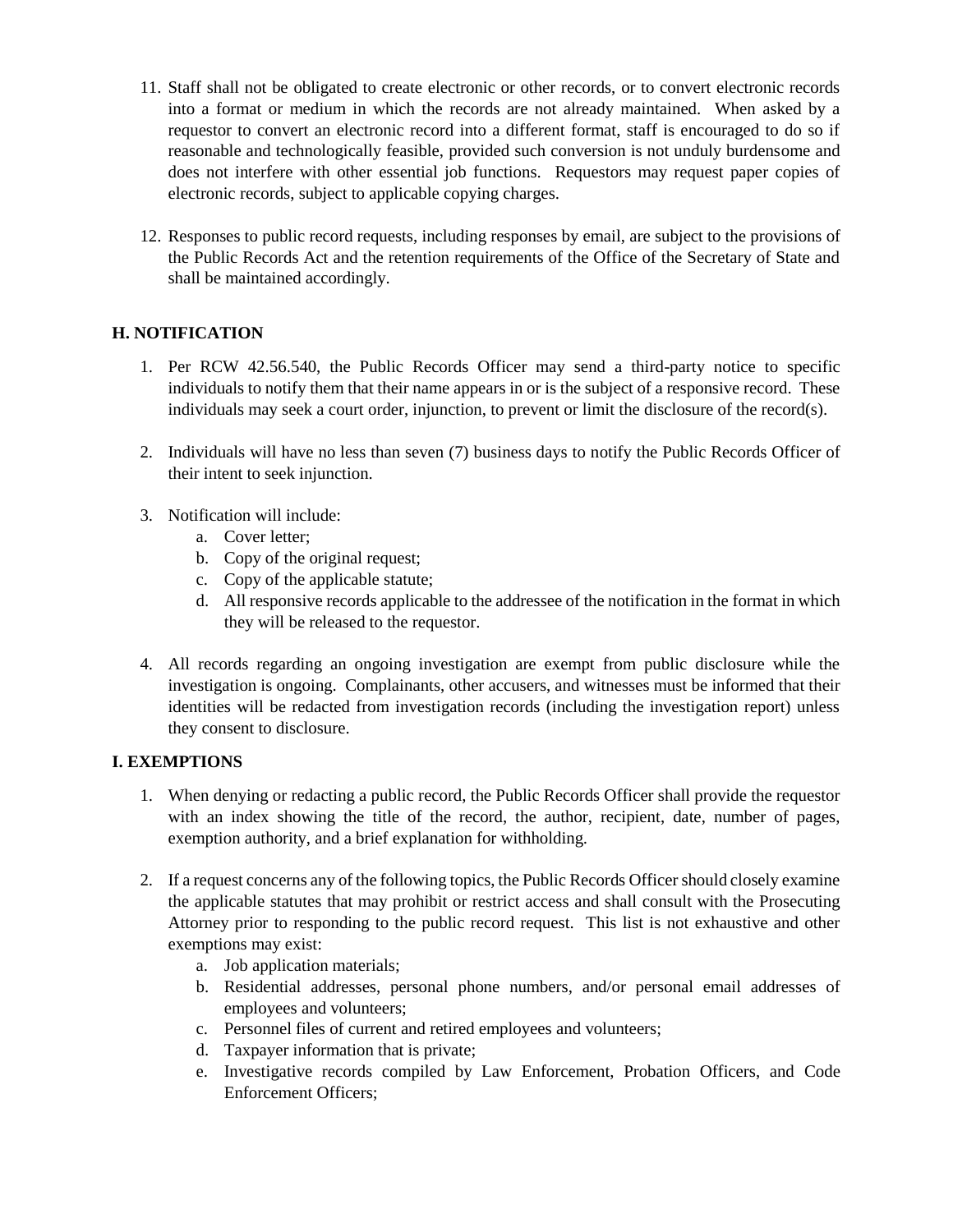- f. Identity of witnesses to a crime or persons who file complaints with investigation and law enforcement agencies including the Sheriff's Office, Prosecuting Attorney, and Code Enforcement Officers;
- g. Test questions, scoring keys, or information for employment examinations;
- h. Real estate appraisals made for an agency relative to the acquisition or sale of property;
- i. Valuable designs, formulae, drawings, and research data;
- j. Preliminary drafts, notes, or recommendations in which opinions are expressed as part of the deliberative process;
- k. Attorney work product pertaining to pending, threated, or completed litigation;
- l. Attorney-client privileged communications;
- m. Complaints and investigative records compiled in connection with claims of discrimination in employment;
- n. Credit card numbers;
- o. Medical records and information;
- p. Information pertaining to victims of a crime;
- q. Information regarding organized crime;
- r. Traffic accident reports prepared by citizens;
- s. Industrial insurance claim files and records; and
- t. Identity of child victims of sexual assault.

#### **J. FEES**

- 1. No fee will be charged for the inspection of a public record. No fee will be charged for locating public records and making them available for inspection or copying.
- 2. No fee will be charged for searching for public records, redacting portions of the record that are exempt from disclosure, or preparing an index of exempt documents.
- 3. It is within the discretion of the Public Records Officer to waive copying fees when:
	- a. All of the records responsive to an entire request are paper copies only and are twenty-five (25) or fewer pages; or
	- b. All of the records responsive to an entire request are electronic and can be provided in a single email with attachments of a size totaling no more than the equivalent of one hundred (100) printed pages. If that email, for any reason, is not deliverable, the records will be provided through another means of delivery and the requestor will be charged in accordance with this rule.
- 4. A reasonable fee shall be charged to reimburse Mason County for the cost of delivering copies of public records to a requestor, including the cost of packaging, postage, and/or delivery service.
- 5. The Public Records Officer may, at their discretion, send records to a private copy service for copying, in which case the fee shall be the actual charge imposed for copying plus any and all applicable taxes and shipping costs.
- 6. All required fees must be paid in advance of the release of the copies or an installment of copies, or in advance of when a deposit is required. Mason County will notify the requestor of when the payment is due. The County prefers not to receive cash; however, for cash payments it is within the Public Records Officer's discretion to determine the denomination of bills and coins that will be accepted. All checks must be made payable to "Mason County Treasurer".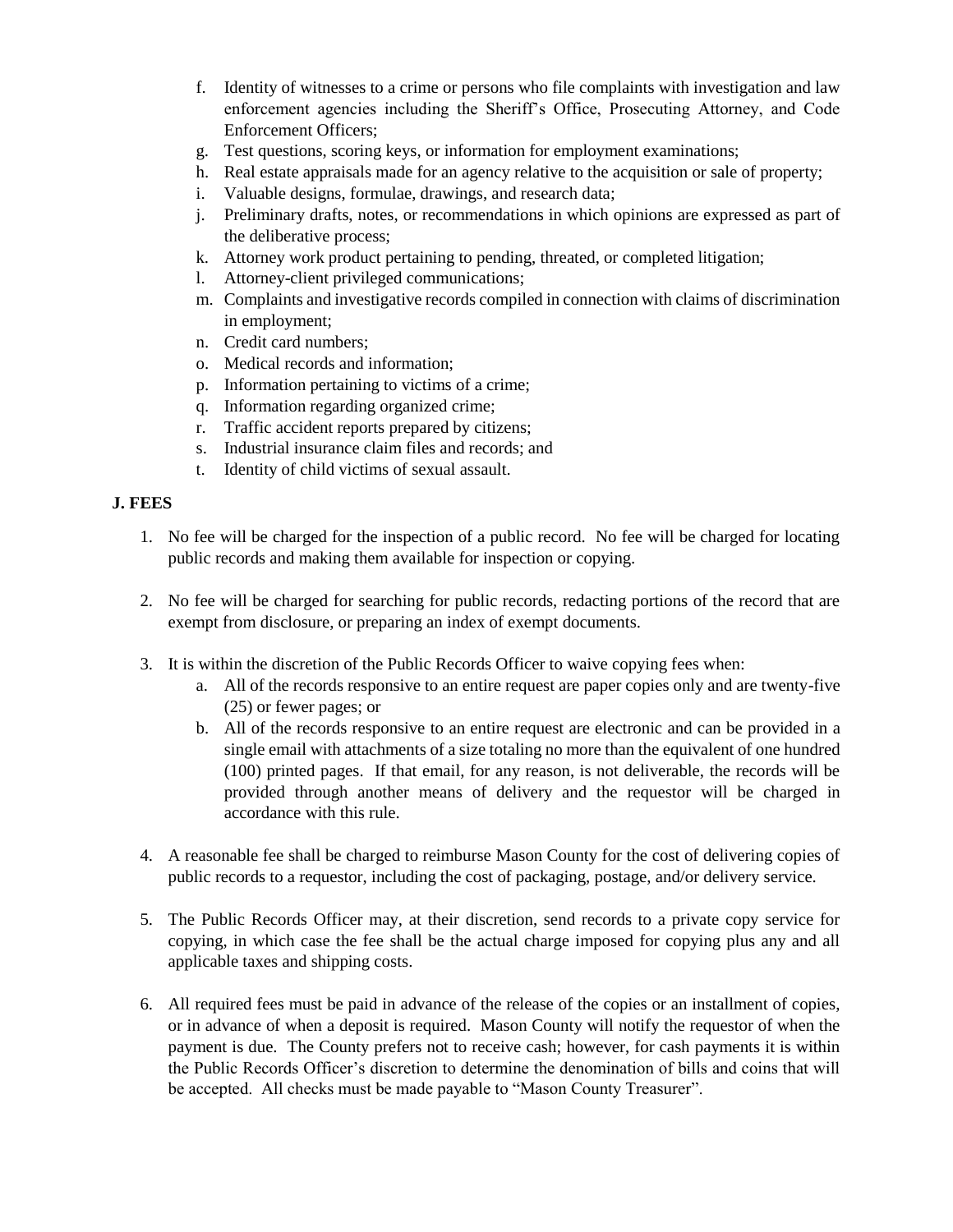- 7. Pursuant to RCW 42.56.120(2)(b), Mason County is not calculating all actual costs for copying records. To do so would be unduly burdensome for the following reasons:
	- a. Mason County does not have the resources to conduct a study to determine actual copying costs;
	- b. To conduct such a study would interfere with other essential agency functions; and
	- c. Through the 2017 Legislative process, the public and requestors have commented on and been informed of authorized fees and costs, including for electronic records, provided in RCW 42.56.120(2)(b) and (c), (3) and (4).
- 8. The fee for searching records, researching, and/or providing a copy of a public record is pursuant to the default fees in RCW 42.56.120(2)(b) and (c). Mason County will charge for customized services pursuant to RCW 42.56.120(3). Under RCW 42.56.130, the County may charge other copy fees authorized by statutes outside of RCW 42.56. Mason County may enter into an alternative fee agreement with a requestor under RCW 42.56.120(4). The County shall take reasonable steps to provide the records in the most efficient and costly manner available to the County in its normal operations. The charges for copying methods used by Mason County are summarized in the fee schedule available on the County website. Otherwise, the following fee schedule shall apply:

| 8.5" x 14" or smaller black and white copies                | $$0.15$ /page           |
|-------------------------------------------------------------|-------------------------|
| Oversized color copies                                      | $$1.00$ /page           |
| Greenbar computer printouts                                 | $$1.00$ /page           |
| All items sent to a private copy service                    | Actual charge           |
| Audio recordings/electronic records saved to a compact disc | \$5.00/compact disc     |
| Postage and boxes                                           | Actual charge           |
| Fax $(8.5" \times 11"$ only)                                | $$1.00$ /page           |
| Envelopes                                                   | \$0.50/each             |
| Electronic records sent via email                           | \$0.05/every four files |
| Paper records converted to PDF                              | $$0.10$ /page           |
| Transmission of records in electronic format                | $$0.10$ /gigabyte       |
| Redaction costs for body-worn video footage                 | *current salary         |
|                                                             | rate/minute             |

\*This fee is for actual time to redact body-worn camera video footage for requestors who are individuals not directly involved in the incident or their attorney.

9. The Public Records Officer may require a deposit in the amount of ten percent (10%) of the estimated fees for an installment or an entire request or if the customized service charge exceeds \$25.00. If the Public Records Officer responds to a request on a partial or installment basis, the requestor shall be charged for each part of the installment in response to the request. No sales tax will be charged.

#### 10. Failure to pay:

- a. If a requestor fails to pay the required deposit, the public records request shall be deemed complete without further action; or
- b. If a requestor fails to pay for records provided, the requestor will be required to pay the outstanding obligation in full prior to any other records requests being fulfilled.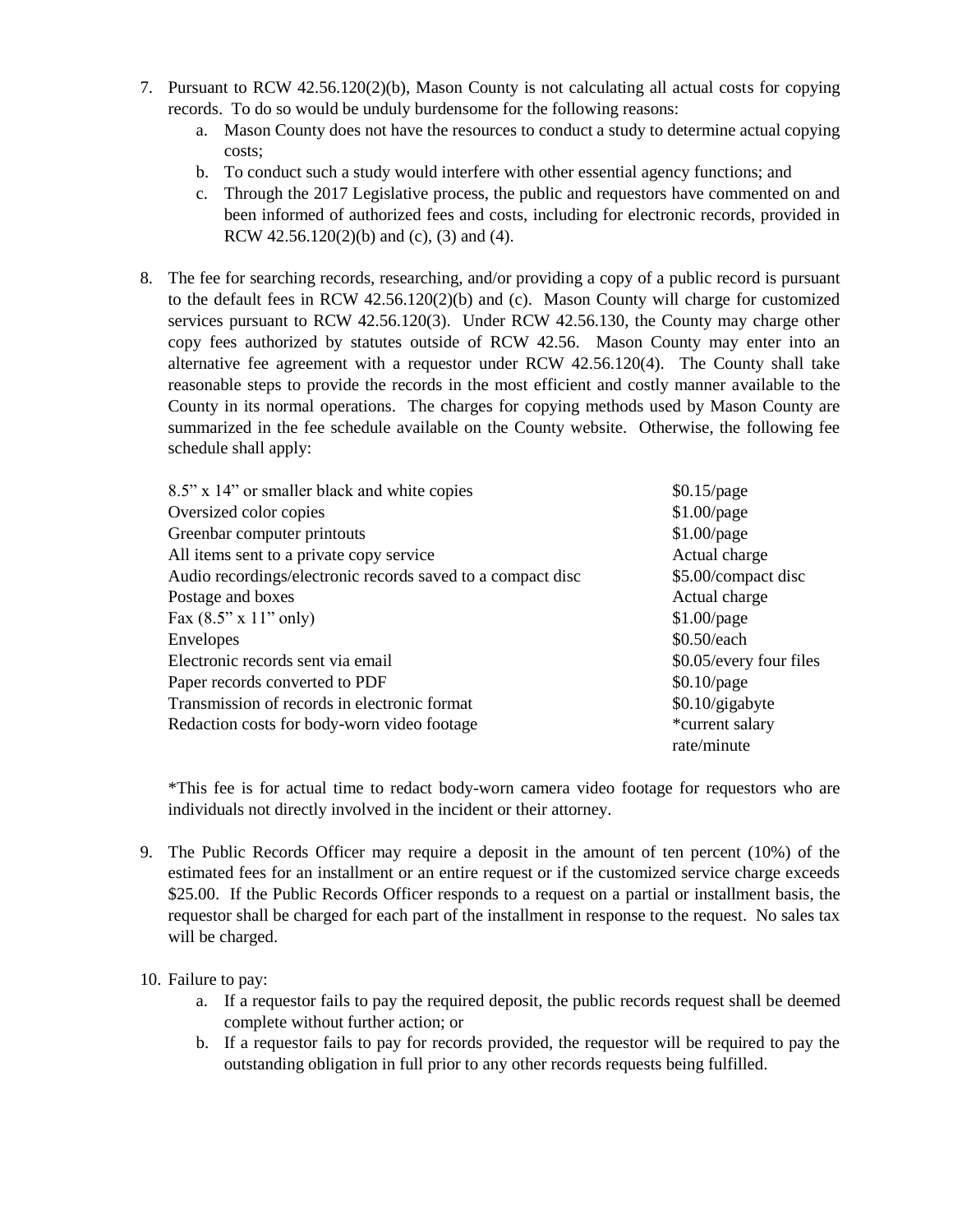#### **K. PROTECTION OF PUBLIC RECORDS**

- 1. The Public Records Officer shall, to the extent practicable, ensure that records requested are not removed from the premises nor misplaced or misfiled by members of the public during inspections. Original records shall not be released to the public for the purpose of allowing the individual making the request to make copies.
- 2. No public records shall be filed or retained at any location other than County property. Any public record that is prepared at an offsite location shall be promptly delivered to the County for filing.
- 3. No member of the public may remove an original document from any office. The requestor shall indicate which documents they wish to have copied.

## **L. SEARCHING PUBLIC RECORDS – BACKUP & SECURITY COPIES**

- 1. In order to prevent excessive interference with essential functions of the County, the County shall not search backup or security systems for copies of public records when originals of such records have been identified, located, and are available for inspection and/or copying.
- 2. Access to public records does not include access to County computer systems or terminals unless those terminals, if any, were designed specifically for public use.

### **M. REVIEW OF DENIALS OF PUBLIC RECORDS REQUESTS**

- 1. Any person who objects to the initial denial, partial denial, reasonable charges, or reasonable time estimate to produce copies of a request for public records may petition in writing, including email, to the Public Records Officer for a review of that decision. The petition shall include a copy of or reasonably identify the written statement by the Public Records Officer denying the request.
- 2. The Public Records Officer shall promptly provide the petition and all relevant information to the Prosecuting Attorney/Prosecuting Attorney's designee. That person will immediately consider the petition and either affirm or reverse the denial within two (2) business days following the County's receipt of the petition or within such other time as the County and the requestor mutually agree to.
- 3. Any individual has the right to obtain a court review of the denial, partial denial, reasonable charges, and/or reasonable time estimate to produce copies of a request pursuant to RCW 42.56.550 at the conclusion of two (2) business days after the initial denial regardless of any internal administrative appeal.

### **N. ELECTRONIC RECORDS**

Mason County produces and maintains electronic records to maximize efficiency in fulfilling its basic public service functions. Many electronic records are public records subject to disclosure under the Public Records Act.

1. At the option of the Public Records Officer, electronic records may be printed and provided in paper format. If an electronic record is not capable of being printed in an understandable format, or if the requestor prefers the electronic record in electronic format, then the electronic record will be provided in the native format in which the record is maintained by the County.